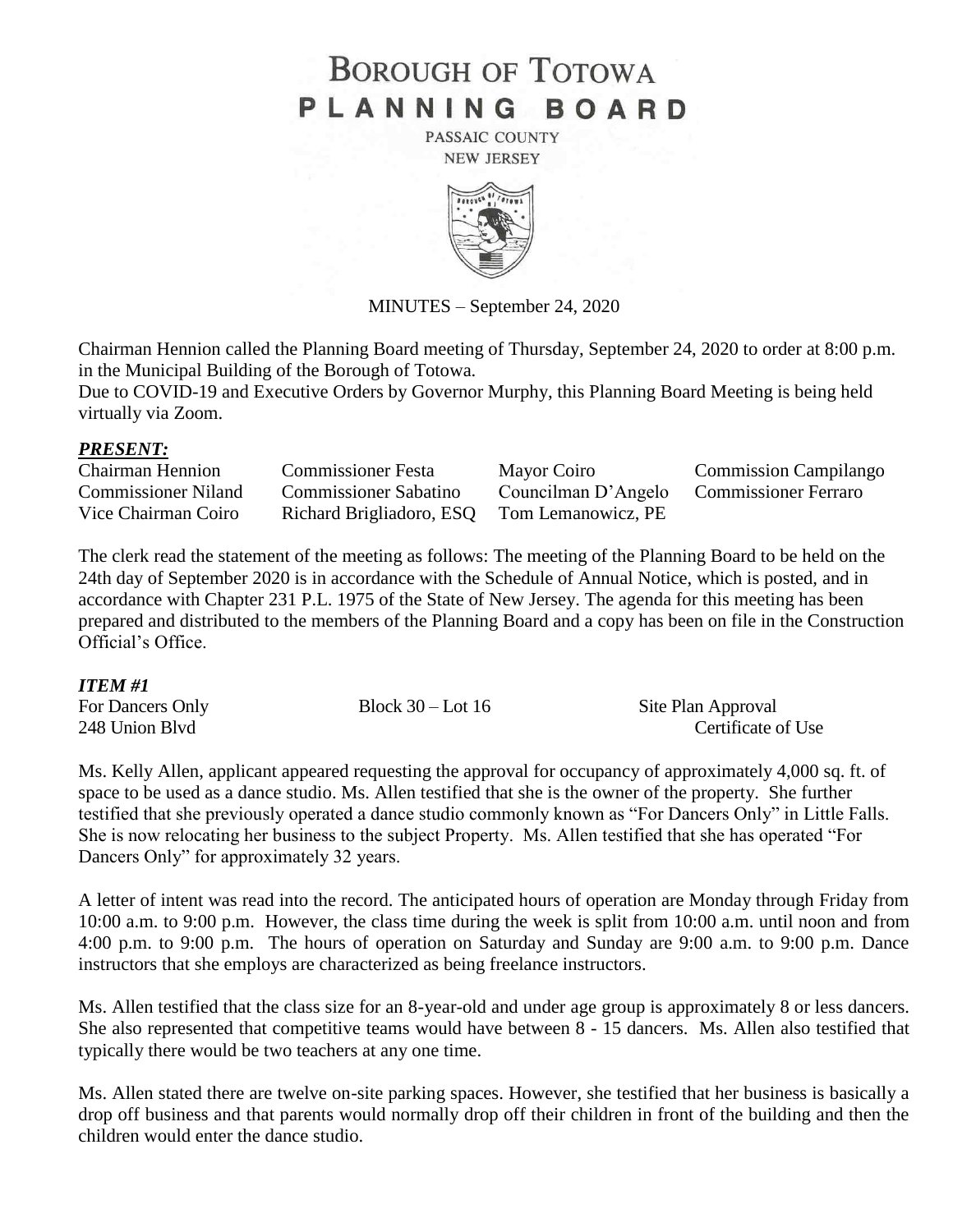### PLANNING BOARD MEETING SEPTEMBER 24, 2020 MINUTES CONTINUED PAGE 2

*ITEM #2*

Regarding signage, Ms. Allen seeks to add a sign in the window to identify the name of the business. In addition, there is an existing freestanding sign. At this time, the sign only contains the number 248 reflecting the street number of the building. However, the freestanding sign is existing, and the Applicant is permitted to install a sign within the existing sign box.

Ms. Allen also inquired as to whether or not she can provide a tent as a temporary shelter for parents who wish to remain on-site waiting to pick up students from the dance class.

The meeting was opened to members of the public and there were no members of the public present expressing an interest in this application.

A motion was offered by Commissioner Campilango and seconded by Commissioner Murphy to approve the minor site plan as presented. This approval is subject to and contingent upon the following conditions and will be memorialized in a Resolution at a future date:

- 1. The construction of internal partitions, exits, entrances and fire safety devices are subject to and require the approval of the fire sub-code official, the fire inspector and the building inspector.
- 2. The applicant will supply the Chief of Police with an emergency contact list and will also obtain the approval of the Police Chief in regards to all alarms and security devices.
- 3. There will be no outside storage of equipment or materials.
- 4. The Applicant will install a sign in the window area. However, said sign shall not exceed 20% of the window area. The Applicant is also permitted to install a sign in the space provided in the existing freestanding sign.
- 5. All terms and conditions of the Board's prior Resolutions shall remain in full force and effect except as satisfied or amended and not in conflict with this approval.

Nine agreed to a roll call vote… 9-0

| **********            |                     |                    |
|-----------------------|---------------------|--------------------|
| <b>Glamour Unisex</b> | Block $139 -$ Lot 4 | Site Plan Approval |
| 560 Union Blvd        |                     | Certificate of Use |

Ms. Samir Saad, applicant appeared requesting the approval for occupancy of a unisex hair salon which she has been operating in Paterson since 1997. The space was formerly occupied as a nail salon and as a beauty parlor. Ms. Saad indicated that they have undertaken minor cosmetic improvements to the tenant space including cleaning and painting the interior. She also stated that all of the fixtures and hair stations are already in existence.

A letter of intent was read into the record. The anticipated hours of operation will be Tuesday through Saturday from 9:00 a.m. to 7:00 p.m. and on Sunday from 9:00 a.m. to 4:00 p.m.

Ms. Saad testified that her husband has been licensed in cosmetology for over 20 years. She stated at this time he will be the only operator, but in the future she would like to possibly have three operators. She also testified that the business will operate by appointment only and there will be a gap of approximately 10 to 15 minutes between customers in order to properly sanitize the area.

Ms. Saad testified that there are approximately 15 on-site parking spaces and parking is shared in common with other tenants at this location. Ms. Saad further testified that there is an existing free-standing sign and she will install a sign to reflect the name of her business in the space provided. She also will provide an LED sign with the text "Open" to let customers know that the business is open to the public.

The meeting was opened to members of the public and there were no members of the public present expressing an interest in this application.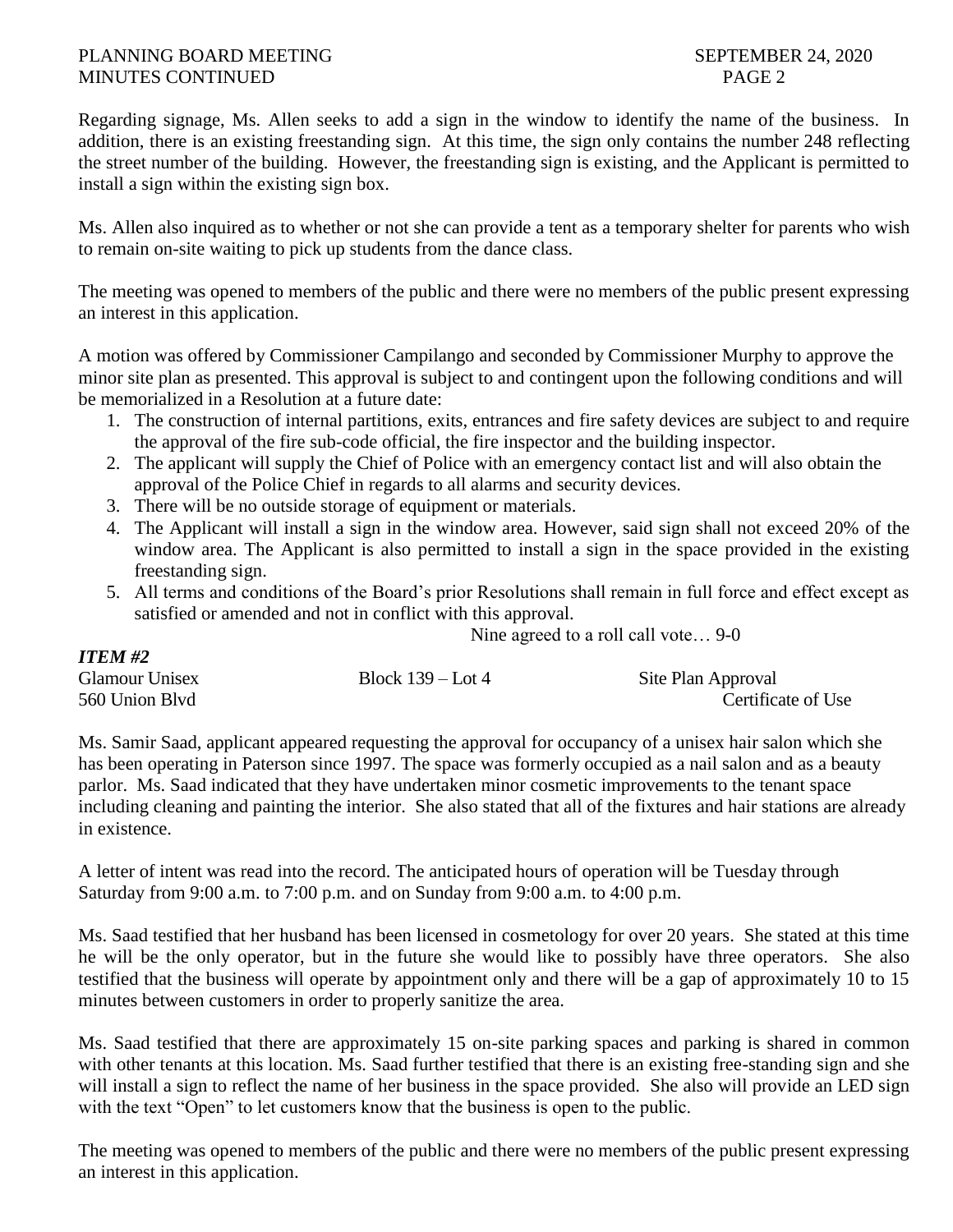*ITEM #3*

A motion was offered by Commissioner Campilango and seconded by Commissioner Murphy to approve the minor site plan as presented. This approval is subject to and contingent upon the following conditions and will be memorialized in a Resolution at a future date:

- 1. The construction of internal partitions, exits, entrances and fire safety devices are subject to and require the approval of the fire sub-code official, the fire inspector and the building inspector.
- 2. The applicant will supply the Chief of Police with an emergency contact list and will also obtain the approval of the Police Chief in regards to all alarms and security devices.
- 3. There will be no outside storage of equipment or materials.
- 4. The Applicant will install a sign in the existing free-standing sign on the premises. Applicant is permitted to have a LED "Open" sign to advertise that the business is open to the public.
- 5. All terms and conditions of the Board's prior Resolutions shall remain in full force and effect except as satisfied or amended and not in conflict with this approval.

Nine agreed to a roll call vote… 9-0

| 11 LAD 11 J               |                     |                    |
|---------------------------|---------------------|--------------------|
| 922 RVD Limited Liability | Block $169 -$ Lot 5 | Site Plan Approval |
| 922 Riverview Drive       |                     | Certificate of Use |

Mr. Paul Sangillo, Esq. appeared requesting the approval for occupancy of approximately 121,117 sq. ft. of space to be utilized as office space, warehouse, and storage space for inventory of innovative nail and nail strip products. Mr. Sangillo also represented that the Applicant currently has a facility in Clifton, New Jersey and that facility will continue to provide the manufacturing component for the business. Mr. Sangillo represented that there will be no manufacturing done at the Totowa facility. Mr. Sangillo stated the business is commonly known as Color Street and the business is expanding.

Mr. Sangillo also testified that there will be 125 employees on-site and there will be approximately 145 parking spaces. There will be 95 surface outdoor parking spaces and 50 parking spaces in the below ground deck. Mr. Sangillo testified that the Applicant will also add landscaping and will replace the existing signage.

Mr. Jonathan Jung, General Counsel of Color Street represented that the nail products are manufactured in Clifton, consisting of innovative nail strips. The Totowa facility will finish the packaging process and ship out the product. Mr. Jung characterized the work to be done in Totowa as limited packaging. Mr. Jung testified that there is a minimum of three loading docks in the rear and one loading dock on the side. The Applicant is only going to renovate the office space.

Also, testifying on behalf of the Applicant was Hojoon Chung, an Architect. Mr. Chung testified that the footprint of the building is 540 feet by 160 feet. The building is a two-story building. It was represented to the Board that office hours are 9:00 a.m. to 6:00 p.m. through Friday and the warehouse would be open 7:00 a.m. to 7:00 p.m. seven days per week.

Regarding signage, Mr. Chung represented that the Applicant is proposing a building façade sign approximately 28 square feet in area. The Applicant is also providing a freestanding sign to replace the existing freestanding sign. The size of the freestanding sign cannot exceed 50 square feet, nor can it be taller than 15 feet in height. The Applicant requires a design waiver because the Applicant is proposing 79 square feet of signage between the freestanding sign and the building façade sign and a maximum sign area of 60 square is permitted.

With respect to the sufficiency of on-site parking, the Applicant represented that employees carpool or take mass transit and, as a result, the Applicant submits that parking is sufficient for the proposed use. It was also confirmed that there are essentially two shifts. The first shift is from 7:00 a.m. to 2:00 p.m. There is an overlap with the second shift where the second shift is from 12:00 p.m. to 7:00 p.m.